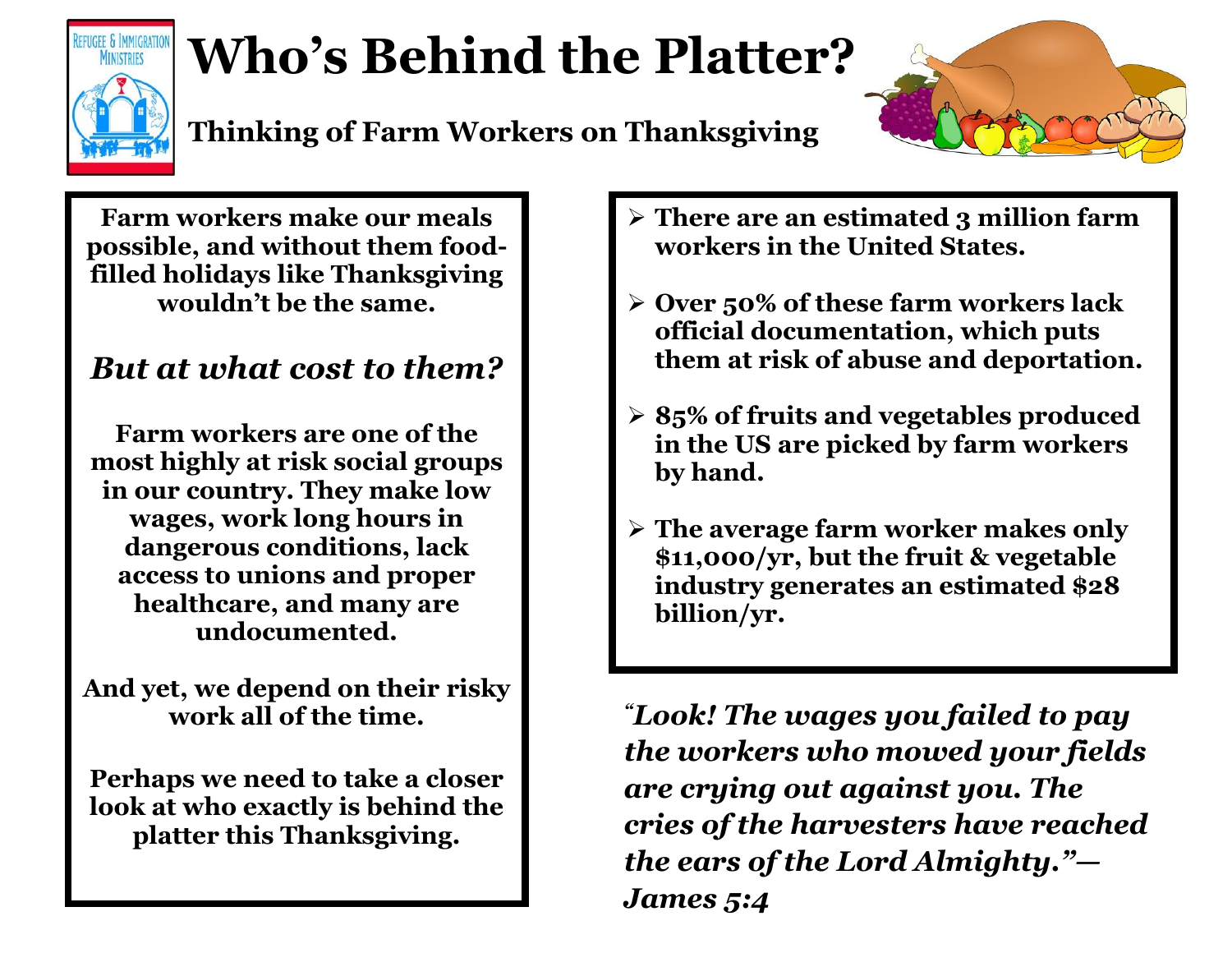### **How Can We Support Justice for Farm Workers?**

#### **Learn About Where Your Fruits and Vegetables Come From!**

- Support initiatives like the **Fair Food Program** that engage farm workers and corporations to support equitable pay for their work and allow consumers to support food that was fairly paid for —<http://www.fairfoodprogram.org/>
- Have a showing of **"Food Chains"**—The documentary that exposes the abuse of farm workers within the United States and the complicity of the multibillion dollar supermarket and fast food industries

—[http://www.foodchainsfilm.com](http://www.foodchainsfilm.com/) 

Support the work of the **National Farm Worker Ministry**—[http://nfwm.org](http://nfwm.org/)

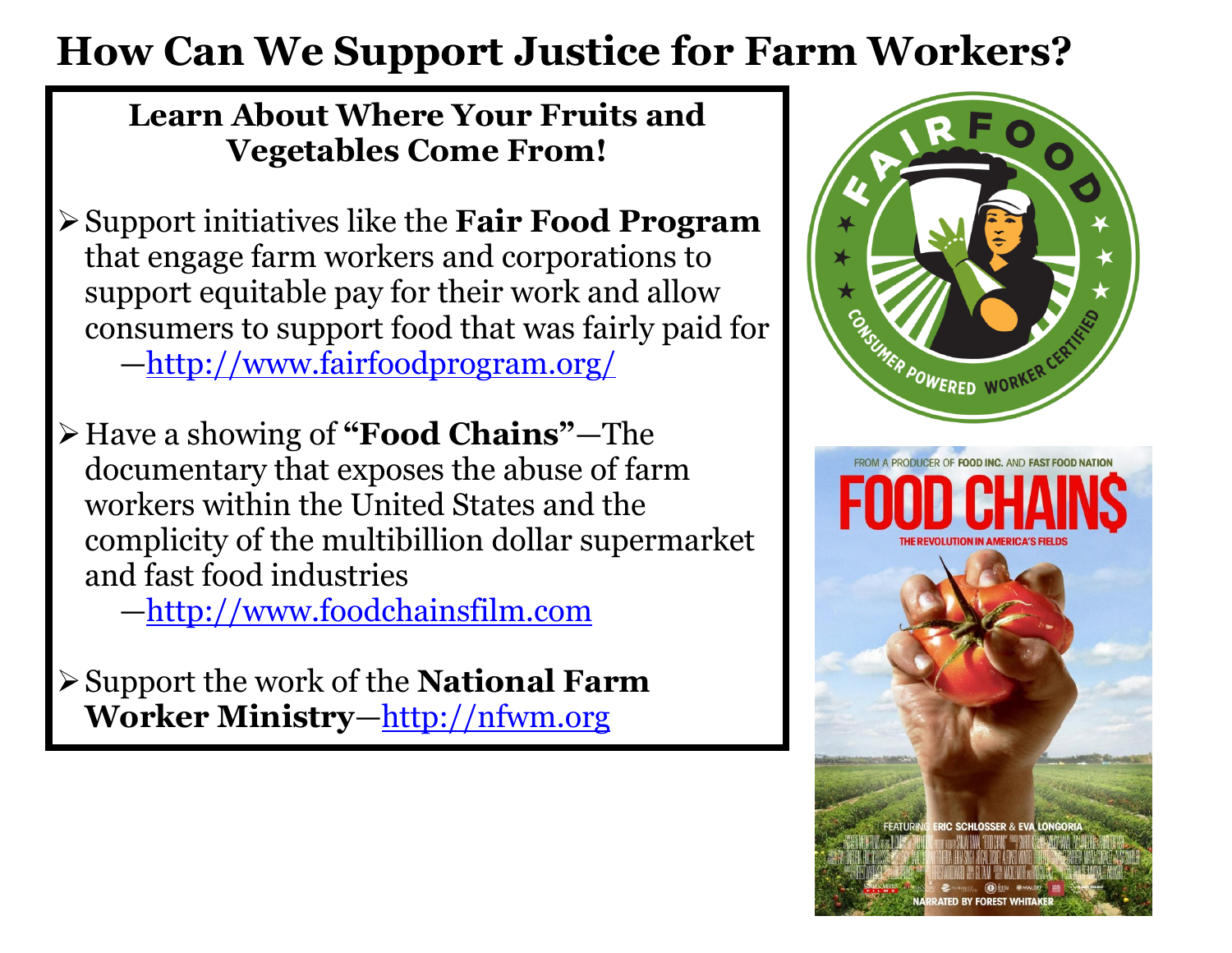# **What are the Stories & Faces of Those Who Grow the Food for Our Feast?**



*In November of 2014, farm worker representatives and friends from around the U.S. gathered outside the White House to spread a Thanksgiving Table and communicate how farm worker efforts fill holiday tables for us all! Please enjoy learning from their stories and photos below as you prepare for your own Thanksgiving celebration!*





Pumpkin grower **Maria Martha Acevedo Cardenas** from Sunnyside, WA recalls the sacrifices farm workers make behind every Thanksgiving meal, saying, "I'm not asking for pity, but I am asking for what's fair. Farm workers need immigration reform. Others are able to eat the best produce, while we are unable to afford the same fruits and vegetables we picked. One day, I would like to be able to buy my own Thanksgiving turkey. Martha also works at Chateau Ste. Michelle Winery. She came to the U.S. in 1985 from Mexico in search of a better life for herself and her small son. She has also worked in apples, tomatoes, cherries, asparagus, green beans, onions, grapes and pears. On an average workday, Martha wakes up at 3 or 4 a.m. to be at work by 6 or 7 a.m." Her U.S. citizen daughter, **Eustalia (Toy) A. Acevedo**, who picks apples in Seattle, WA, has also worked harvesting many other crops with her mother. With working with apples last year, Toy climbed up and down a ladder 8 or 9 hours a day, carrying a bag that she filled with at least 40 pounds of apples before dumping them into a bin. She filled that bag at least 7 times a day. She says, "When the average American eats that apple pie or a dish with apples on Thanksgiving, they need to realize without farm workers picking their fruits or vegetables there wouldn't be a Thanksgiving meal."



**Maria Arteaga**, harvests potatoes in Parma, ID. The planting process for potatoes is a long one because she has to be sure only the best "eyes of potatoes" are used, and she has to cut the potatoes carefully yet swiftly with a knife without cutting herself. Maria has been in the U.S. for 23 years. Several years ago she and her husband were stopped and subsequently deported for "looking suspicious" while on a road trip to Los Angeles. At the time her small children, including her daughter Areli, then 5, had stayed home with a relative while they were away. "Once I was deported, all I could think about was my children. I had to get back to them. I did what any mother would have done. I made the sacrifice and returned to the U.S. illegally." Her daughter, **Areli,** often helps with corn harvesting when she comes home from college where she studies as a double major in political science and business. Areli says: "I want people, who don't believe we need immigration reform to think about something before they bite into their corn on the cob: some people, unlike them, can't be sitting at the table enjoying a Thanksgiving meal with their family because they can't travel out of the country to see them or because their family has been deported."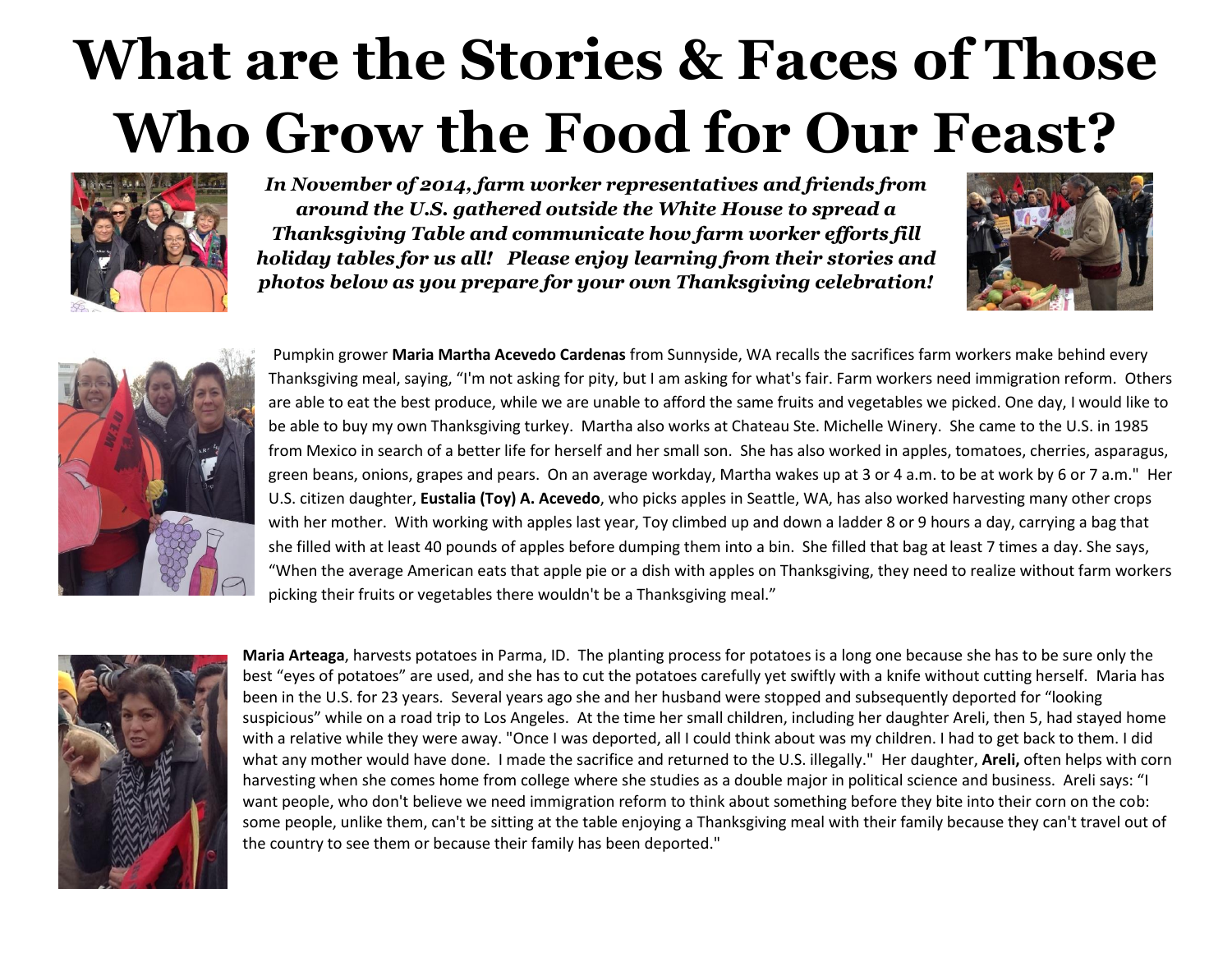

**San Juanita Marquez** works at a poultry processing plant worker in Lumber Bridge, NC. She explains the perils of life as an undocumented worker: "If immigration (U.S. Immigration & Customs Enforcement) comes to the plant or my house, I could be separated from my children. My youngest children are American citizens, and because I have no family here, they would be left alone and be sent to foster care if I was deported. It would be too dangerous to take them back to Guerrero where children and the elderly are gunned down in gang violence. I ask Obama to stop the deportations – let us work and let us keep our children safe."



**Inocencio Bernal Pedroza** picks celery, like that often used in stuffing at Thanksgiving, in Madera, CA. Inocencio is proud that the celery, grapes, cauliflower, and peaches he has picked are used to make delicious dishes at Thanksgiving. He reminds, "Farm workers contribute to the U.S. economy, but many of them are undocumented and are not treated equally or acknowledged for their work. They provide food for American families. Americans should try to have to have their Thanksgiving meal without undocumented farm workers toiling in the fields. There would be no dinner! There's produce in the supermarkets because farm working hands put it there." Inocencio has worked in the Central Valley since 1991. He knows that more work needs to be done to improve the conditions for farm workers. He says, "I, and other farm workers, are willing to work, willing to help, willing to contribute to the economy of this country. We have hope and faith that our company will implement a contract to better protect workers in our company." His employer has refused to sign a mediated contract for many years, and will require many to work on Thanksgiving Day without holiday pay



**Alberto Bermejo** is 44, and picks peaches in Sanger, CA. This year alone, Alberto harvested peaches for 6 months. He said peaches are most often used to make peach pie or cobbler on Thanksgiving. On an average workday, Alberto climbs up and down a ladder to pick peaches for at least 8 hours. He picks peaches from at least 80 trees a day. While many of us are still sleeping, Alberto begins his workday at 5:30 a.m. Alberto came to the U.S. in 1986. He is grateful that his hard work will feed Americans this Thanksgiving. But, he says, "If we're not in the fields picking the peaches, then people won't be served on Thanksgiving. A little appreciation for what we do would go a long way." Other crops Alberto has worked in include nectarines, olives, and oranges.